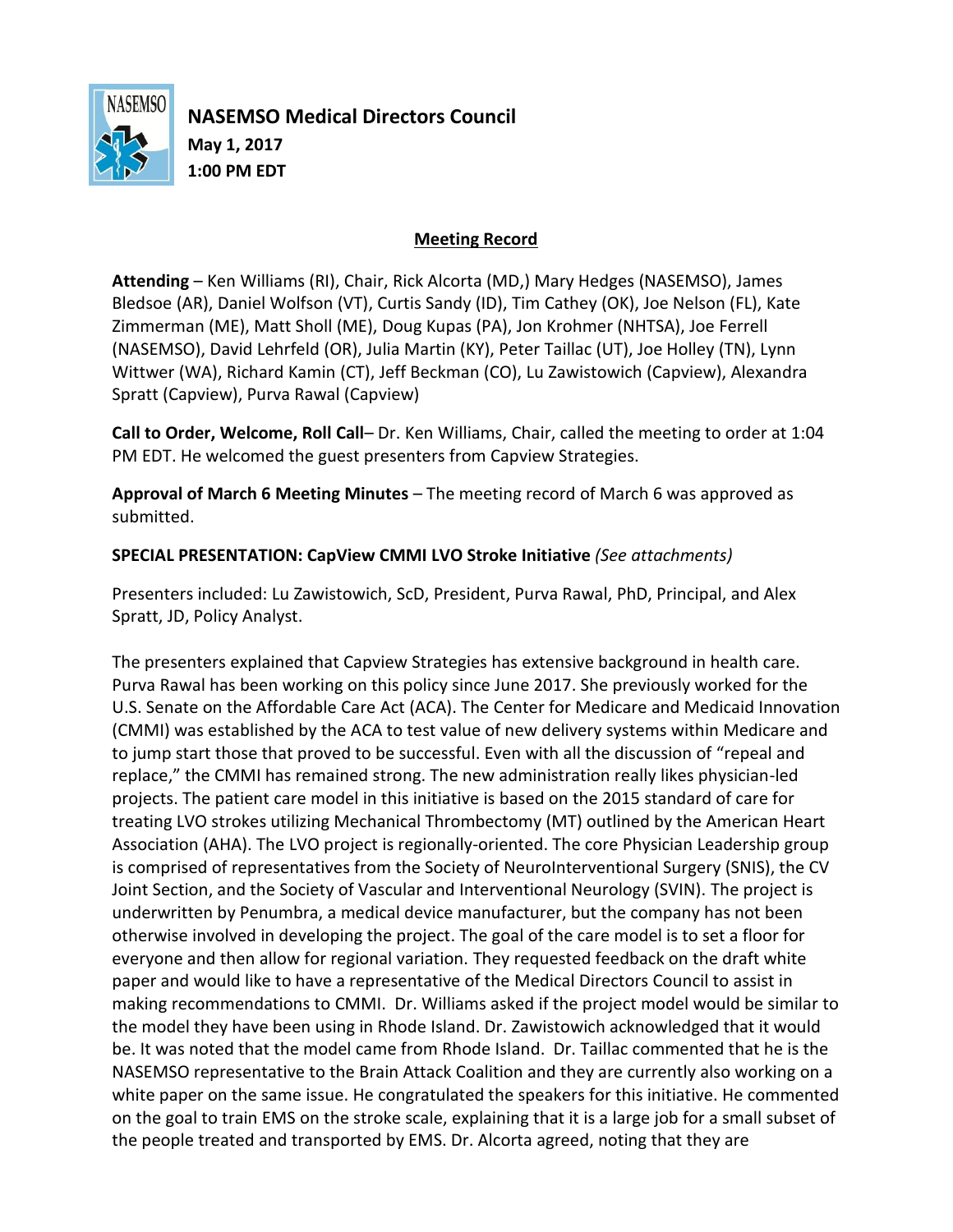establishing a referral system and asked about the various stroke center designations. Unless the designations are standardized, the comparisons will not be accurate. Jeff Beckman asked if other physicians were involved (neurologists, neurosurgeons) and how false positives are handled. He noted that comprehensive stroke centers may not have the high-level trauma designations. David Lehrfeld noted the issues are very similar to what they experienced with developing STEMI systems a few years earlier. Rich Kamin said the transparency and collaboration from other physician types and organizations is critical. Capview representatives said they learned from the process that occurred in developing STEMI systems. Jim Bledsoe said that Arkansas EMS recently reported data on EMS treatment of stroke which is very impressive. A problem is that most of the stroke patients arrive by private vehicle and they wait much too late. Arkansas is  $6<sup>th</sup>$  in the nation in mortality from stroke. Capview representatives said the data from EMS would be very helpful. Doug Kupas asked if this was a proposal or if it had been funded. The speakers clarified that it is a proposal at this stage. Doug said there is little scientific evidence from a systems standpoint and asked if there would be community notification or IRRB approval. Dr. Zawistowich said they are aware there has not been data per a systems approach but there has been evidence to support the medical component. Dr. Williams thanked the presenters for sharing this information about the project.

**NHTSA OEMS Update –** Dr. Jon Krohmer, Director, reported that Noah Smith left the office of EMS for a position at the DC Department of Health to work with the health information exchange. He is unsure if they will be hiring a replacement presently. The EMS Agenda 2050 is moving forward with a meeting planned in June in the Washington, DC, area. The Scope of Practice project team members will also be meeting in June. They have been asked to expedite the administration of naloxone. NHTSA has received a proposal from ACEP and the National Quality Alliance to continue with the EMS Compass project. They are moving forward with accepting applications for NEMSAC, which are due by June 16.

## **Project and Committee Updates** – Various Members

- Model EMS Guidelines Dr. Richard Kamin reported they are moving along with the review and revision of the Model EMS Clinical Guidelines. The draft document will be released soon for public comment.
- NASEMSO Fatigue in EMS Project Dr. Doug Kupas said the Fatigue in EMS project has been a massive effort with more than 1000 pieces of literature reviewed. It is wrapping up soon and there will be information published in the Prehospital Emergency Care journal.
- NASEMSO High Consequence Infectious Disease Transport Project Dr. Ken Williams did not have new information as he was unable to participate in the most recent call.
- 2018 EMS Scope of Practice Model Revision Dr. Peter Taillac said the project is in an early phase but is underway. NHTSA has requested that five specific prehospital areas be reviewed (hemorrhagic control, naloxone, hypothermia, CPAP / BiPAP, and pharmacological pain management for trauma-related pain). They will also be developing a plan to process emergency revisions to the Scope of Practice Model.
- Government Information Committee (DEA Bill HR 304/S 916) Mary Hedges reported that the Senate version of the bill to amend the Controlled Substances Act (S. 916) was introduced last week. It is expected to pass the Senate as did the House version in January. Dr. Krohmer noted that the Senate bill contains a new section related to